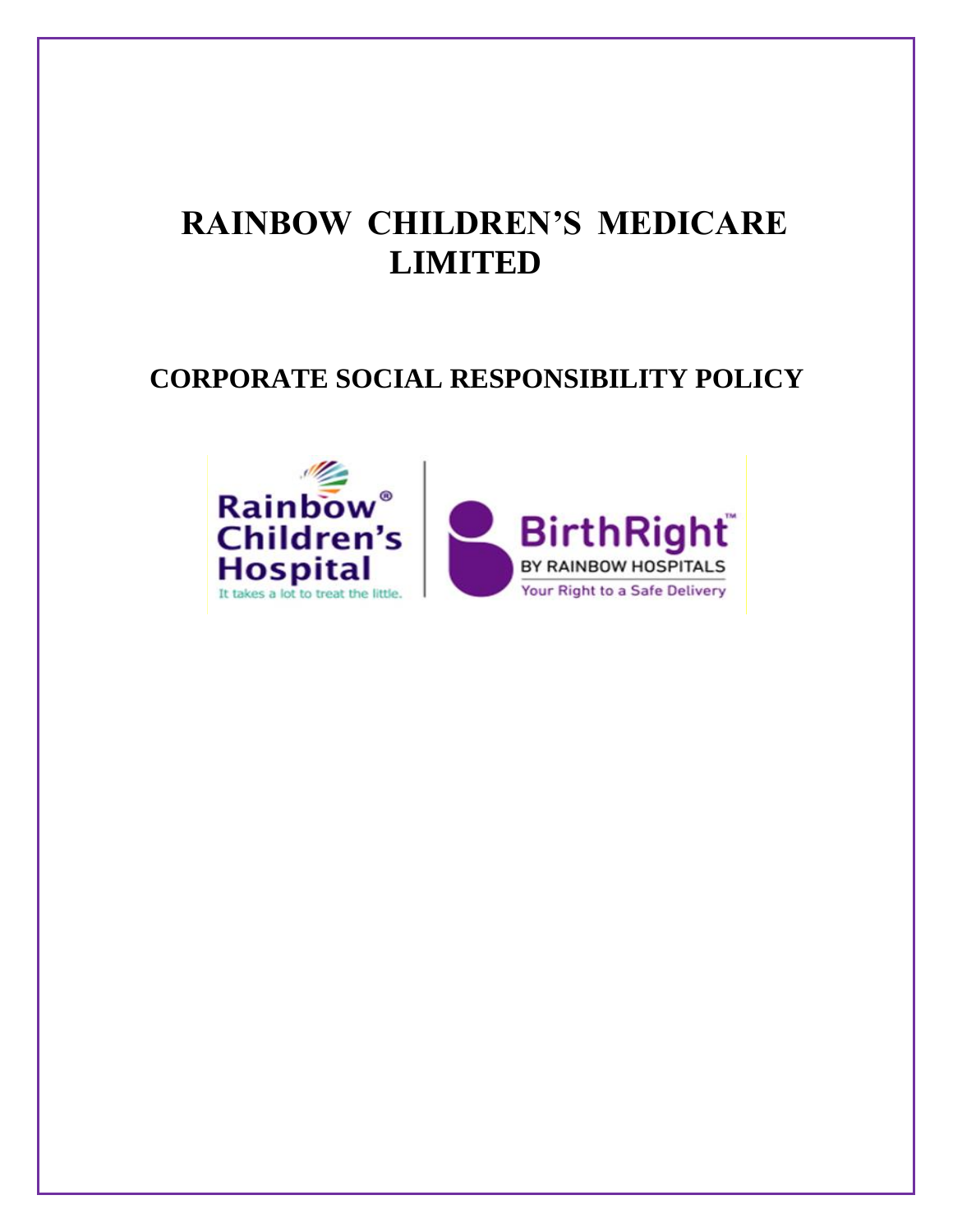

#### **1. PREAMBLE**

In compliance with the provisions of section 135 of the Companies Act, 2013 ("**Act**") including Schedule VII thereof, and the Companies (Corporate Social Responsibility Policy) Rules, 2014 ("**Rules**") and other applicable laws, as amended from time to time, the Company shall undertake its **CSR initiative, projects, programmes (either new or ongoing) in a manner compliant with the Act and the Rules ("CSR activities").**

#### **2. CSR POLICY**

This policy ("**Policy**") spells out the Rainbow Children's Medicare Limited's **("Company")** philosophy towards its Corporate Social Responsibility **("CSR")** and lays down the guidelines, framework and mechanism for effective planning, implementation and monitoring of its CSR activities.

#### **3. CSR OBJECTIVES**

Our approach towards CSR is based on our Company's core values, which include fostering inclusive growth by sharing some of the wealth we create with the society at large. CSR has always been and shall always be an integral and strategic part of our business process. It is a vital constituent of our Company's commitment to sustainability. True to the spirit of our vision, we strive to utilize the potential of human and natural capital around us in a manner that facilitates social, economic and environmental progress. The main objective of this Policy is to lay down guidelines for the Company to make CSR a key business process for sustainable development of the society. The Company aims to be a good corporate citizen by subscribing to the principles of integrating its economic, environmental and social objectives, and effectively utilizing its own resources towards improving the quality of life and building capacities of the local communities, society at large and various Stakeholders.

# **4. APPLICABILITY OF THE POLICY**

This Policy shall be applicable to all CSR activities undertaken by the Company in India in accordance with the provisions of Section 135 of the Act, Schedule VII of the Act and the Rules (as amended from time to time).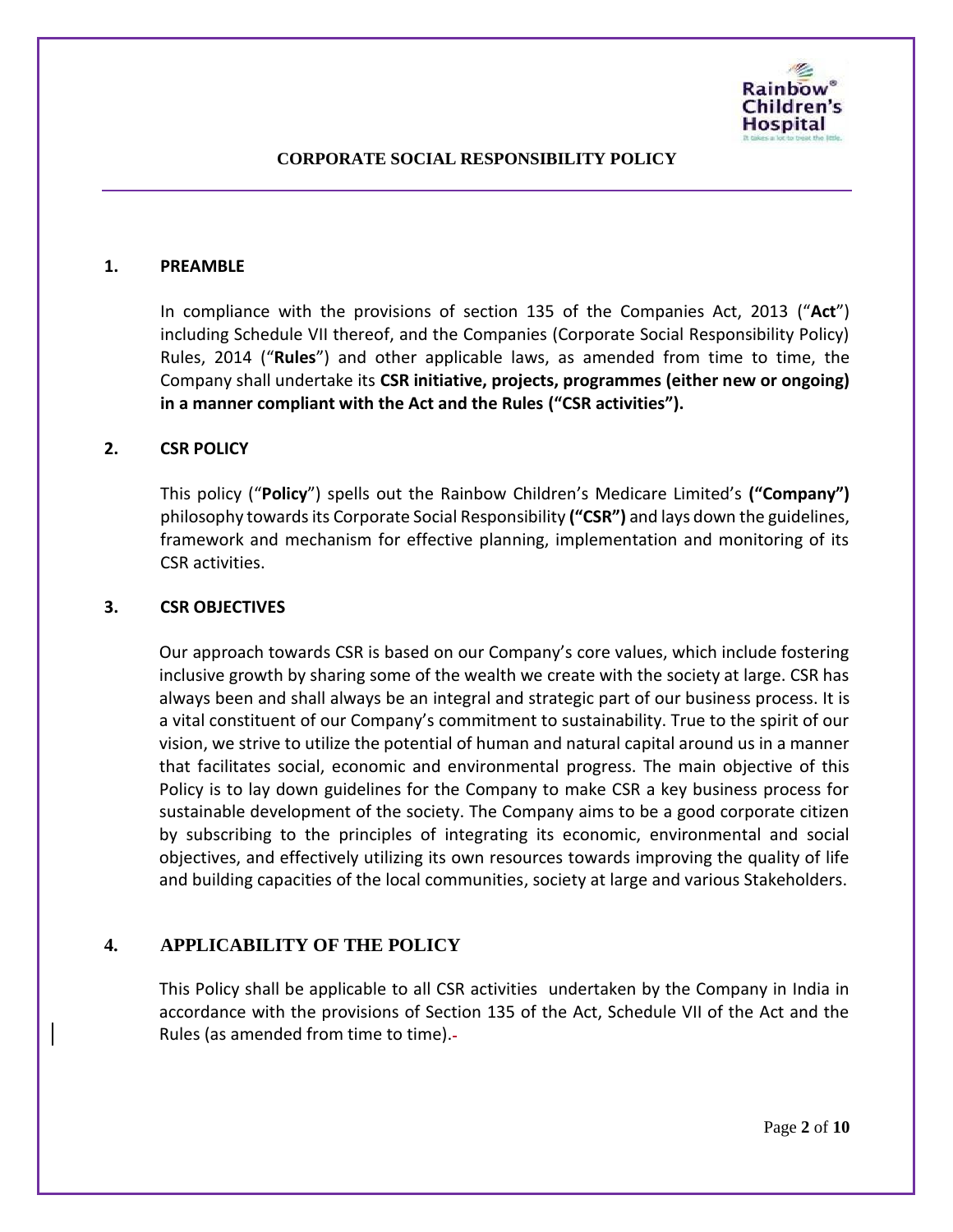

#### **5. EXCLUSIONS**

This Policy excludes:

- (i) CSR activities undertaken by the Company in pursuance of the normal course of its business;
- (ii) CSR activities that solely benefit the employees of the Company and their families;
- (iii) contribution of any amount directly or indirectly to any political party under section 182 of the Act;
- (iv) activities carried out for fulfilment of any other statutory obligations under any law in force in India;
- (v) activities supported by the Company on sponsorship basis for deriving marketing benefits for its products or services; and
- (vi) activities undertaken outside of India except for training of Indian sports personnel representing any State or Union territory at national level or India at international level.

# **6. CSR COMMITTEE**

The CSR committee of the Company ("**CSR Committee**") shall at all times be constituted in accordance with the provisions of the Act and the Rules. It shall comprise at least 3 (three) directors, out of which at least one director shall be an independent director.

# **7. ROLE OF THE CSR COMMITTEE**

The CSR Committee shall be responsible for:

(i) Formulating and recommending to the Board of Directors **("Board"),** an Annual Action Plan in pursuance of Company's CSR policy, which shall include the following, namely: -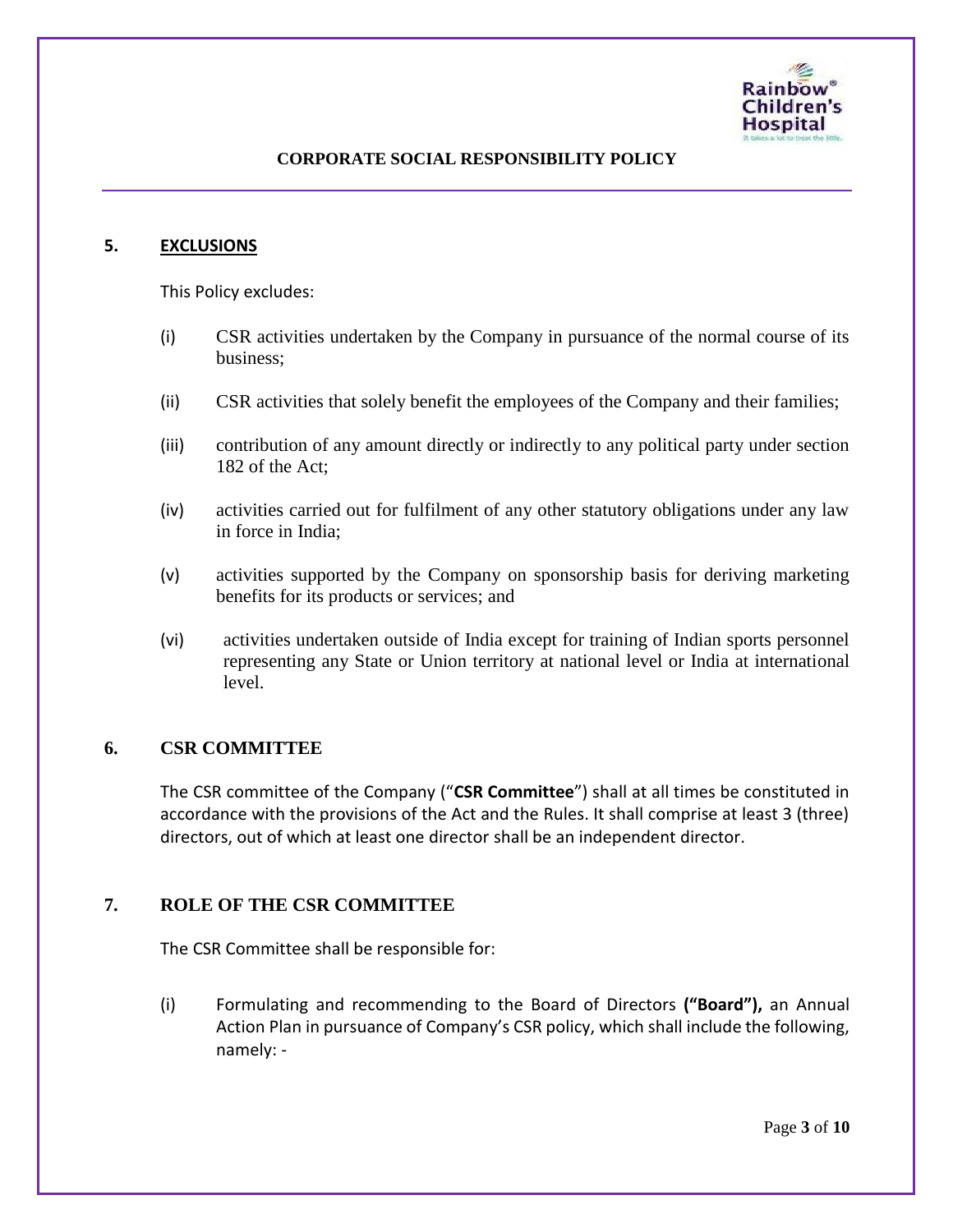

- a. the list of CSR activities that are approved to be undertaken in areas or subjects specified in Schedule VII of the Act;
- b. the manner of execution of CSR activities;
- c. the modalities of utilisation of funds and implementation schedules for the CSR activities;
- d. monitoring and reporting mechanism for the CSR activities; and
- e. details of need and impact assessment, if any, for the CSR activities undertaken by the Company:

The Board may alter such plan at any time during the financial year, as per the recommendation of its CSR Committee, based on the reasonable justification to that effect.

- (ii) formulating Company's CSR Policy and making modifications, amendments, clarifications, deletions to the Policy, as and when considered necessary, in accordance with the provisions of the Act and Rules and recommending the same to the Board for its approval;
- (iii) recommending the budget and amount of expenditure to be incurred by the Company on CSR activities;
- (iv) identification and specification of CSR activities to be undertaken along with identification of the implementing agency for such activities (as may be relevant);
- (v) instituting a transparent monitoring mechanism for implementation of the CSR activites undertaken by the Company and proper utilization of funds;
- (vi) periodically review the progress being made in the planned CSR activities; and
- (vii) any other activities / functions, as may be assigned by the Board.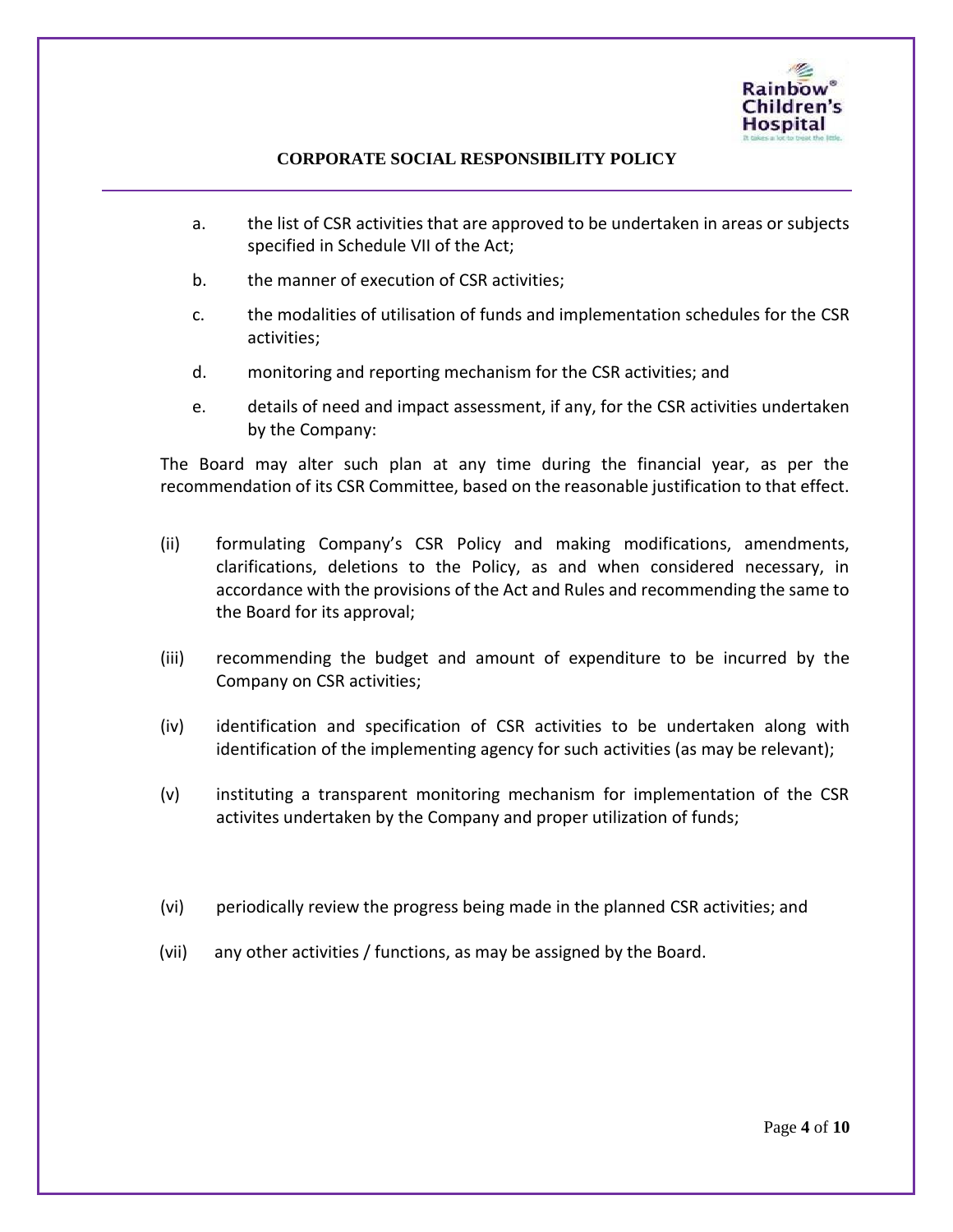

# **8. CSR ACTIVITIES**

In light of the Company's vision and objectives as set out above, the Company shall undertake CSR activities within the overall ambit of Schedule VII to the act, including the following:

- (i) **Health & Hygiene:** eradicating hunger, poverty and malnutrition, promoting health care including preventive health care and sanitation including contribution to Swach Bharat Kosh set-up by the Central Government for the promotion of sanitation and making available safe drinking water;
- (ii) **Education:** promoting education including special education and employment enhancing vocation skills especially among children, women, elderly, and the differently abled and livelihood enhancement project;
- (iii) **Gender Equality**: promoting gender equality, empowering women, setting up homes and hostels for women and orphans; setting up old age homes, day care centres and such other facilities for senior citizens and measures for reducing inequalities faced by socially and economically backward groups;
- (iv) **Sustainability:** ensuring environmentally sustainability, ecological balance, protection of flora and fauna, animal welfare, agroforestry, conservation of natural resources and maintaining quality of soil, air and water including contribution to the Clean Ganga Fund for rejuvenation of river Ganga;
- (v) **Heritage Protection:** protection of national heritage, art and culture including restoration of buildings and sites of historical importance and works of art; setting up public libraries; promotion and development of traditional art and handicrafts;
- (vi) **Armed Forces:** measures for the benefit of armed forces veterans, war widows and their dependents, Central Armed Police Forces (CAPF) and Central Para Military Forces (CPMF) veterans, and their dependents including widows;
- (vii) **Sports:** training to promote rural sports, nationally recognised sports, paralympic sports and olympic sports
- (viii) **Contribution:** contribution to the Prime Minister's National Relief Fund or Prime Minister's Citizen Assistance and Relief in Emergency Situations Fund (PM CARES Fund) or any other fund set up by the Central Government or the State Governments

Page **5** of **10**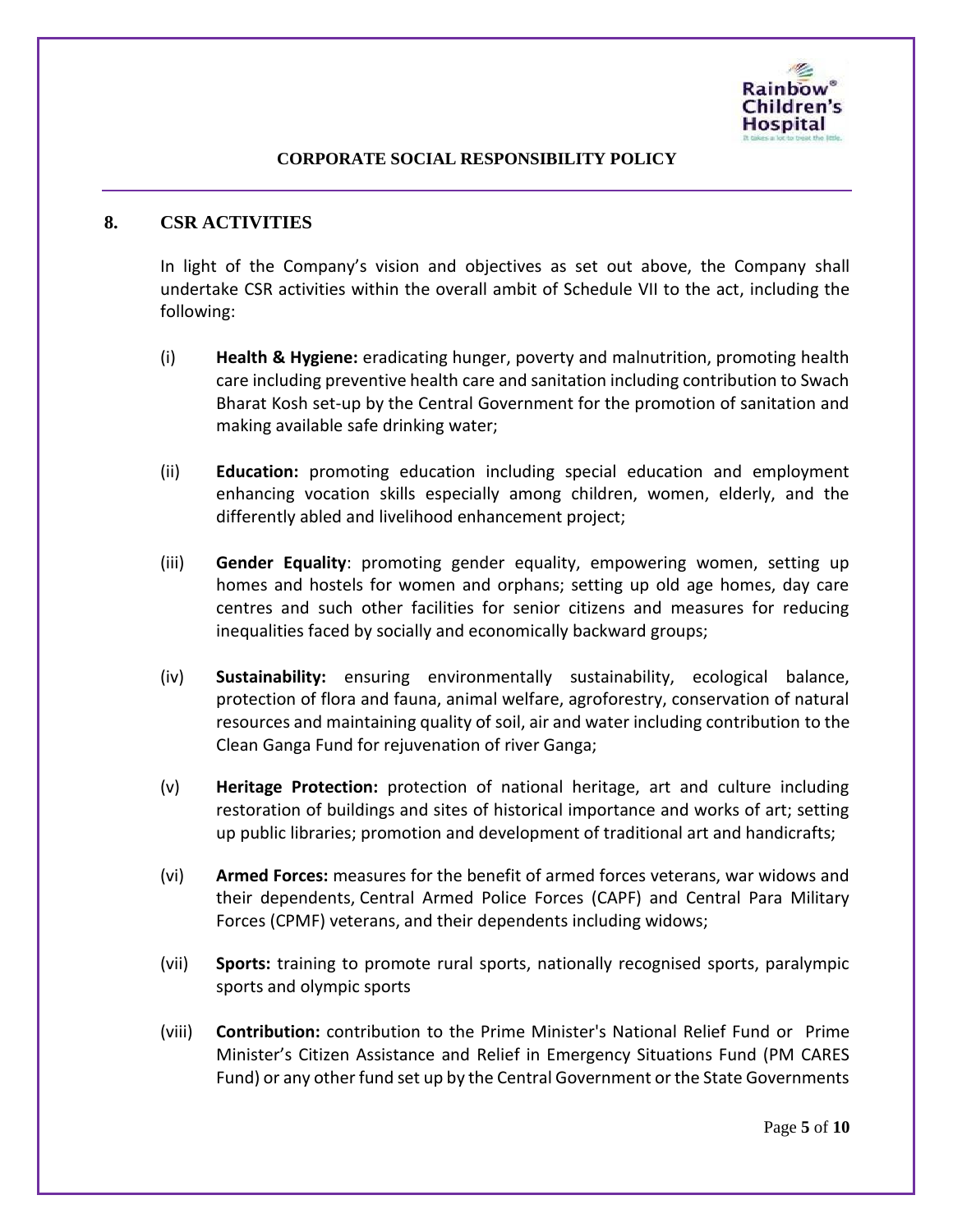

for socio-economic development and relief and funds for the welfare of the Scheduled Castes, the Scheduled Tribes, other backward classes, minorities and women;

- (ix) **Research & Development:** (a) contribution to incubators or research and development projects in the field of science, technology, engineering and medicine, funded by the Central Government or State Government or Public Sector Undertaking or any agency of the Central Government or State Government. (b) Contributions to public funded Universities; Indian Institute of Technology (IITs); National Laboratories and autonomous bodies established under Department of Atomic Energy (DAE); Department of Biotechnology (DBT); Department of Science and Technology (DST); Department of Pharmaceuticals; Ministry of Ayurveda, Yoga and Naturopathy, Unani, Siddha and Homoeopathy (AYUSH); Ministry of Electronics and Information Technology and other bodies, namely Defense Research and Development Organisation (DRDO); Indian Council of Agricultural Research (ICAR); Indian Council of Medical Research (ICMR) and Council of Scientific and Industrial Research (CSIR), engaged in conducting research in science, technology, engineering and medicine aimed at promoting Sustainable Development Goals (SDGs).
- (x) rural development projects;
- (xi) slum area development;
- (xii) disaster management, including relief, rehabilitation and reconstruction activities; and
- (xiii) Such other activities as may be prescribed under the Act and Rules from time to time.

Identification of Projects will be based on (i) requirements identified from a baseline survey; (ii) activities/programmes to be undertaken; (iii) budgetary requirements; (iv) time-lines; (v) responsibilities and authorities defined; and (vi) results expected.

# **9. IMPLEMENTATION**

The implementation of the CSR activities may be done by one or more of the following means: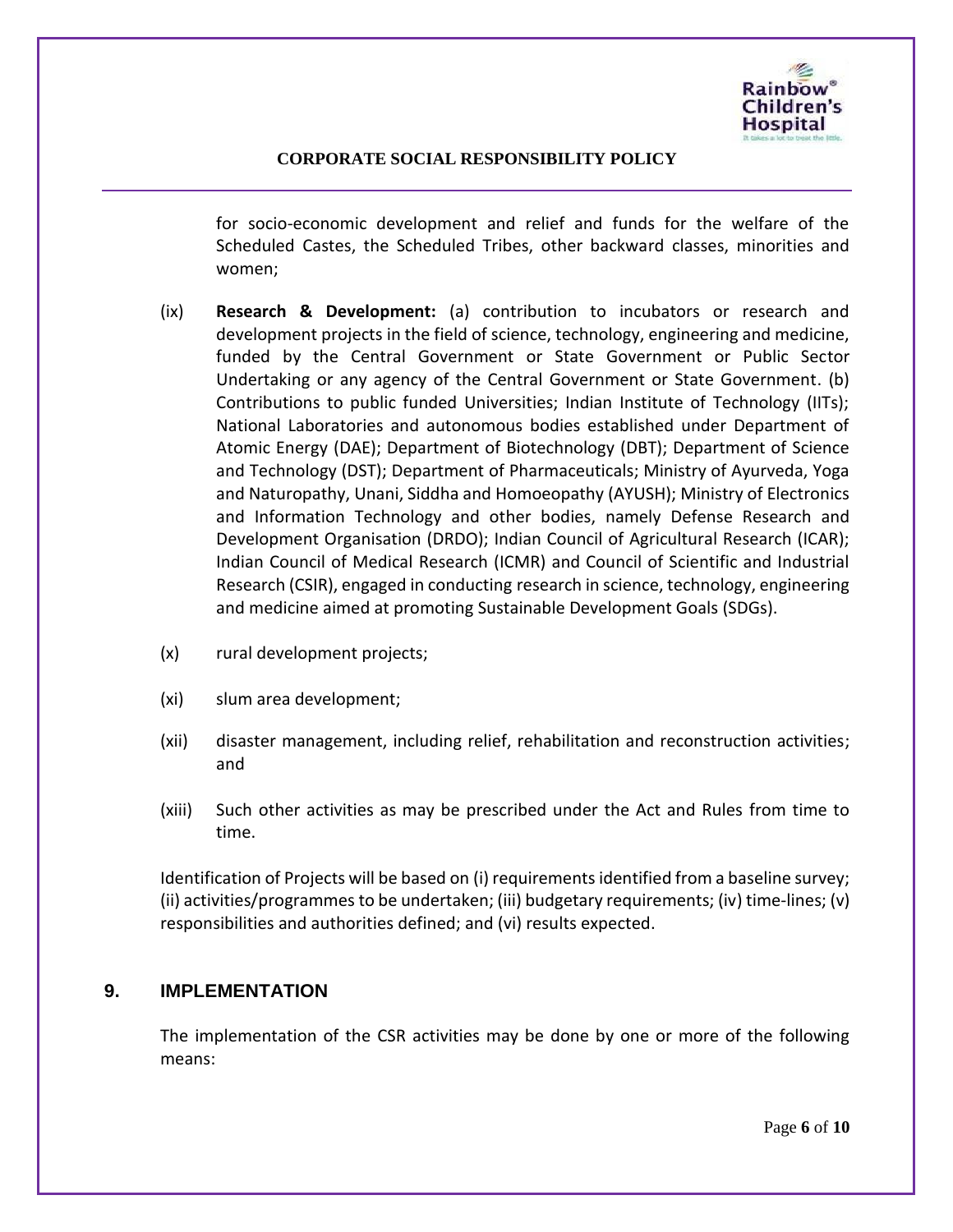

- (i) the Company may undertake the CSR activities on its own;
- (ii) the Company may also collaborate with other companies including its subsidiary and associate companies for undertaking CSR activities in such a manner that the CSR Committee of the Company as well as the committees of such other companies are in a position to report separately on CSR activities;
- (iii) the Company may decide to undertake CSR activities through:
	- a. a company established under section 8 of the Act or a registered public trust, or a registered society, registered under section 12A and 80G of the Income Tax Act, 1961, established by the Company, either singly or along with any other company; or
	- b. a company established under section 8 of the Act or a registered trust, or a registered society, established by the Central Government or State Government; or
	- c. any entity established under an Act of Parliament or a State legislature; or
	- d. a company established under section 8 of the Act, or a registered public trust or a registered society, registered under section 12A and 80G of the Income Tax Act, 1961, and having an established track record of at least 3 (three years) in undertaking similar activities.

If required, suitable documents/agreements shall be entered into by the Company with other entities, societies, agencies or companies for the purposes of implementation of the CSR activities. The conditions of grant of amounts to such entities, societies, agencies or companies, the break-up of allocations and monitoring methodology shall be set out in such documents/ agreements and evaluated from time to time.

# **10. CSR EXPENDITURE, ALLOCATION AND DISBURSEMENT OF FUNDS**

10.1 The CSR Committee shall recommend the amount of expenditure to be incurred on the CSR activities to be undertaken by the Company, for the consideration and approval of the Board.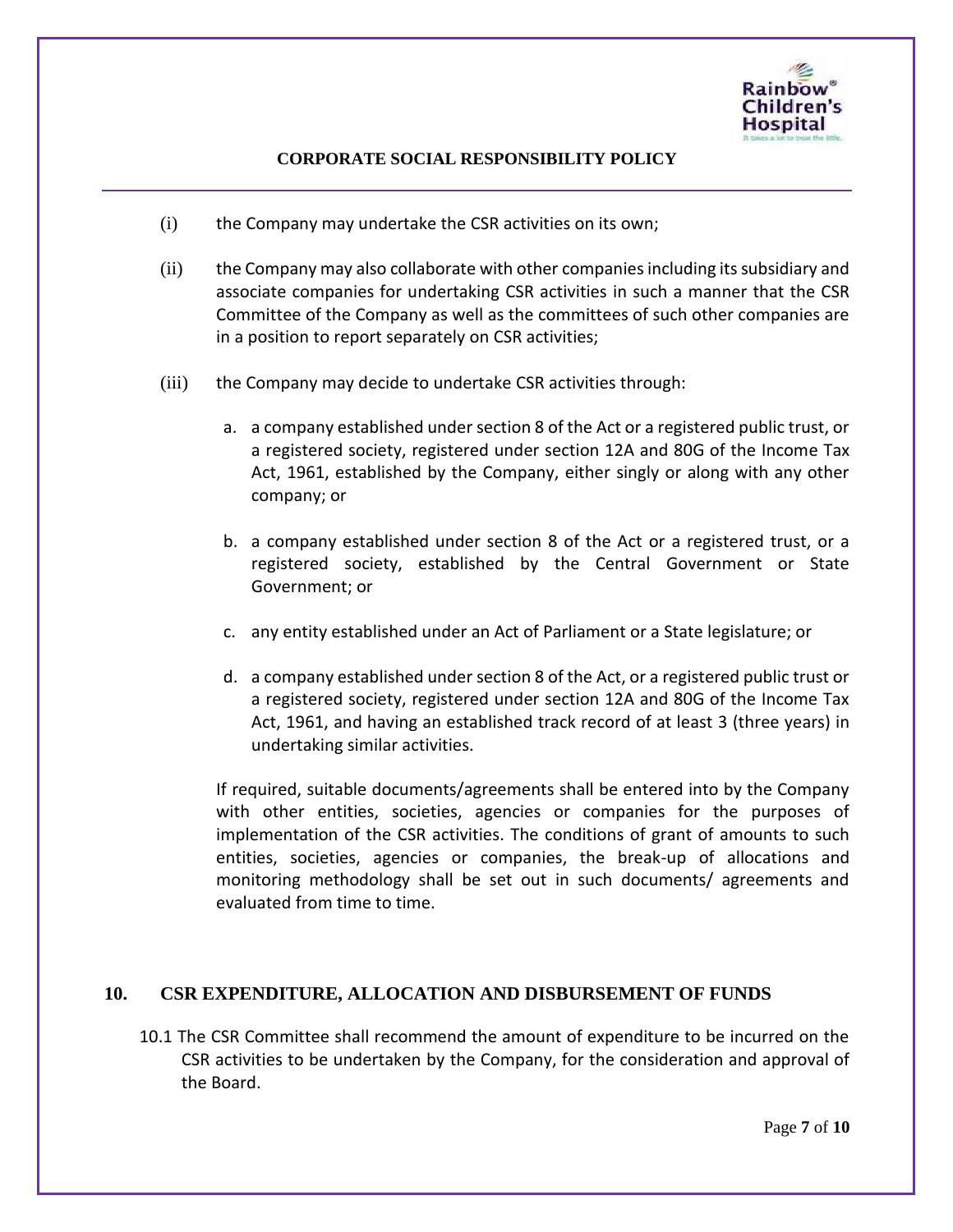

- 10.2 The Board shall ensure that the Company spends, in every financial year, a minimum of 2% (two percent) of the average net profits of the Company made during the 3 (three) immediately preceding financial years in compliance with the provisions of the Act and in pursuance of this Policy. The overall CSR expenditure shall be approved by the Board based on the recommendations of the CSR Committee.
- 10.3 The Board shall also ensure that:
	- a) the administrative overheads shall not exceed 5% (five percent) of total CSR expenditure of the Company for the financial year;
	- b) Any surplus arising out of the CSR activities shall not form part of the business profit of the Company and shall be ploughed back into the same project or shall be transferred to the Unspent CSR Account and spent in pursuance of CSR policy and annual action plan of the Company or transfer such surplus amount to a Fund specified in Schedule VII, within a period of six months of the expiry of the financial year; and
	- c) If the Company spends an amount in excess of its CSR obligations, such excess amount may be set off against the requirement to spend on the future CSR obligations up to immediate succeeding 3 (three) Financial Years subject to the conditions that –
		- I. the excess amount available for set off shall not include the surplus arising out of the CSR activities; and
		- II. the Board shall pass a resolution to that effect.
- 10.4 The CSR amount may be spent by the Company for creation or acquisition of a capital asset, which shall be held by
	- i. a company established under section 8 of the Act, or a Registered Public Trust or Registered Society, having charitable objects and CSR Registration Number; or
	- ii. beneficiaries of the CSR project(s), in the form of self-help groups, collectives, entities; or
	- iii. a public authority:
- 10.5 In the event the Company fails to spend up to a minimum of 2% (two percent) of the average net profits of the 3 (three) immediately preceding financial years or such sum as may be prescribed or any part thereof on CSR activities, reasons for not spending such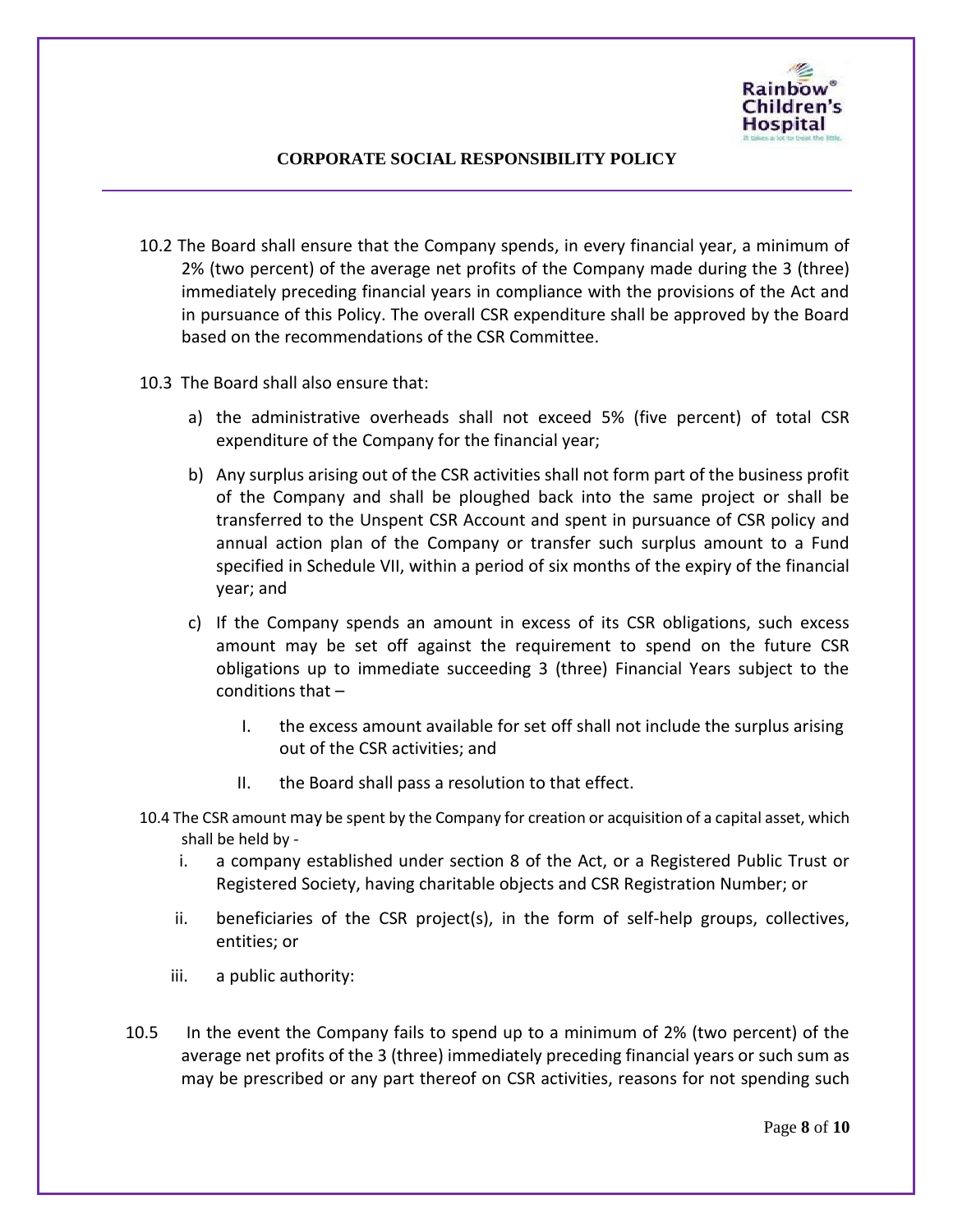

amount shall be disclosed in the Board's Report and unless the unspent amount relates to any ongoing project, the Company shall transfer such unspent amount to a Fund specified in Schedule VII, within a period of six months of the expiry of the financial year.

10.6 Any amount if remains unspent, pursuant to any ongoing project, shall be transferred within a period of 30 (thirty days) from the end of the financial year to a special account to be opened in that behalf for that financial year in any scheduled bank to be called the Unspent Corporate Social Responsibility Account, and such amount shall be spent by the Company in pursuance of its obligation towards the Corporate Social Responsibility Policy within a period of three financial years from the date of such transfer, failing which, the Company shall transfer the same to a Fund specified in Schedule VII, within a period of 30 (thirty days) from the date of completion of the third financial year.

# **11. MONITORING**

- 11.1 The CSR Committee shall monitor the CSR activities to ensure that they are being carried out in compliance with this Policy, the Act and in accordance with the approved budget, implementation schedules and processes.
- 11.3 The CSR Committee shall also ensure that the funds disbursed have been utilised for the purposes and in the manner as approved by it and the Chief Financial Officer of the Company certifies to this effect.
- 11.4 In case of ongoing project, the CSR Committee shall monitor the implementation of the project with reference to the approved timelines and year-wise allocation and may make modifications, if any, for smooth implementation of the project within the overall permissible time period.

#### **12 REPORTING**

The CSR Committee shall ensure that an annual report on CSR, in the format prescribed under the Act and the Rules, be included in the Board's Report.

#### **13 IMPACT ASSESSMENT**

13.1 If Company's average CSR obligation is of Rs. 10 (Ten Crore) or more, in the 3 (three) immediately preceding Financial Years, the Company shall undertake impact assessment, through an independent agency, of the CSR projects having outlays of Rs. 1 (One Crore) or